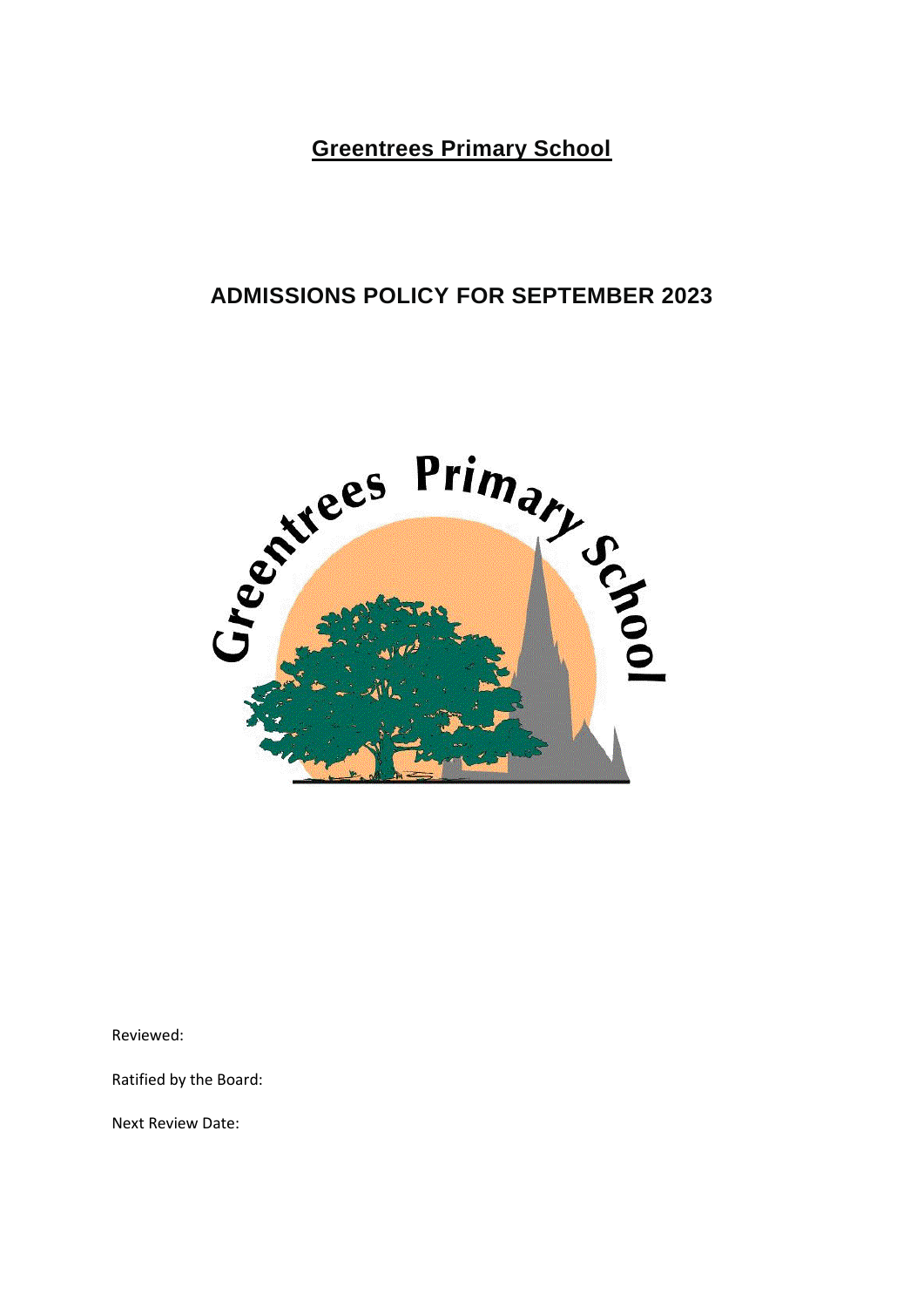## **Greentrees Primary School Admissions Policy and Arrangements (Sycamore Drive Infant Site and Saunders Avenue Junior Site**

For September 2023 onwards

**RESPONSIBILITY** As an Academy, we are the responsible authority for admissions and are required to act in accordance with the Schools' Admissions code. The Local Authority (LA) is responsible for coordinating admissions (known as the co-ordinated scheme) across all Wiltshire schools. We also commission them to act for us in relation to any appeals.

Details to assist you can be found in the Council brochure "finding a primary school place" or at [www.wiltshire.gov.uk](http://www.wiltshire.gov.uk/)

HOW AND WHEN TO APPLY Applications for entry to our school for the academic year, September 2021 to August 2022, must be made through the LA on the Common Application Form (CAF). Applications can be made online at www.wiltshire.gov.uk. The dates and process of application will conform to the co-ordinated scheme published by the LA. The closing date for primary admissions is **midnight on 15 January 2021**, with offers posted out on **16 April 2021**. Each child will be offered a place at their highest possible preference. The offer letter will provide a deadline date in which the parent (see note 1) must respond to accept or decline an offer. Applications received after the deadline will only be considered after all those received by the deadline.

The number of admissions for each academic year is 60 places. Places for the academic year 2023/24 are open to all children born between 1 September 2018 and 31 August 2019.

RECEPTION ENTRY The Admissions Code states that all reception children must be offered a full time place in the September following their fourth birthday. Parents can defer the date their child is admitted to school, until later in the school year but not beyond the point at which they reach compulsory school age or, for children born between 1 April and 31 August, not beyond the beginning of the final term of the school year for which the offer was made. If you wish to defer entry this must be discussed with the Headteacher when accepting the offer of a place.

Where parents wish, children may attend part-time until later in the school year but not beyond the point at which they reach compulsory school age. Part-time is determined as five mornings a week or five afternoons a week. Again, this will need to be discussed with the Headteacher.

All applications for children requesting admission outside their normal age group, will be processed as outlined in Wiltshire Council's Co-ordinated Admissions Scheme, which has been drafted in line with the School Admissions Code.

All reception places will be allocated using our normal over subscription criteria. The Governors may ask for proof of residence (see note 2).

**OUR OVERSUBSCRIPTION CRITERIA (IF WE DON'T HAVE ENOUGH PLACES)** The Governors will apply the following over subscription criteria when deciding to offer places. All applications will be considered equally irrespective of ability or need. Places will be awarded in the following priority order.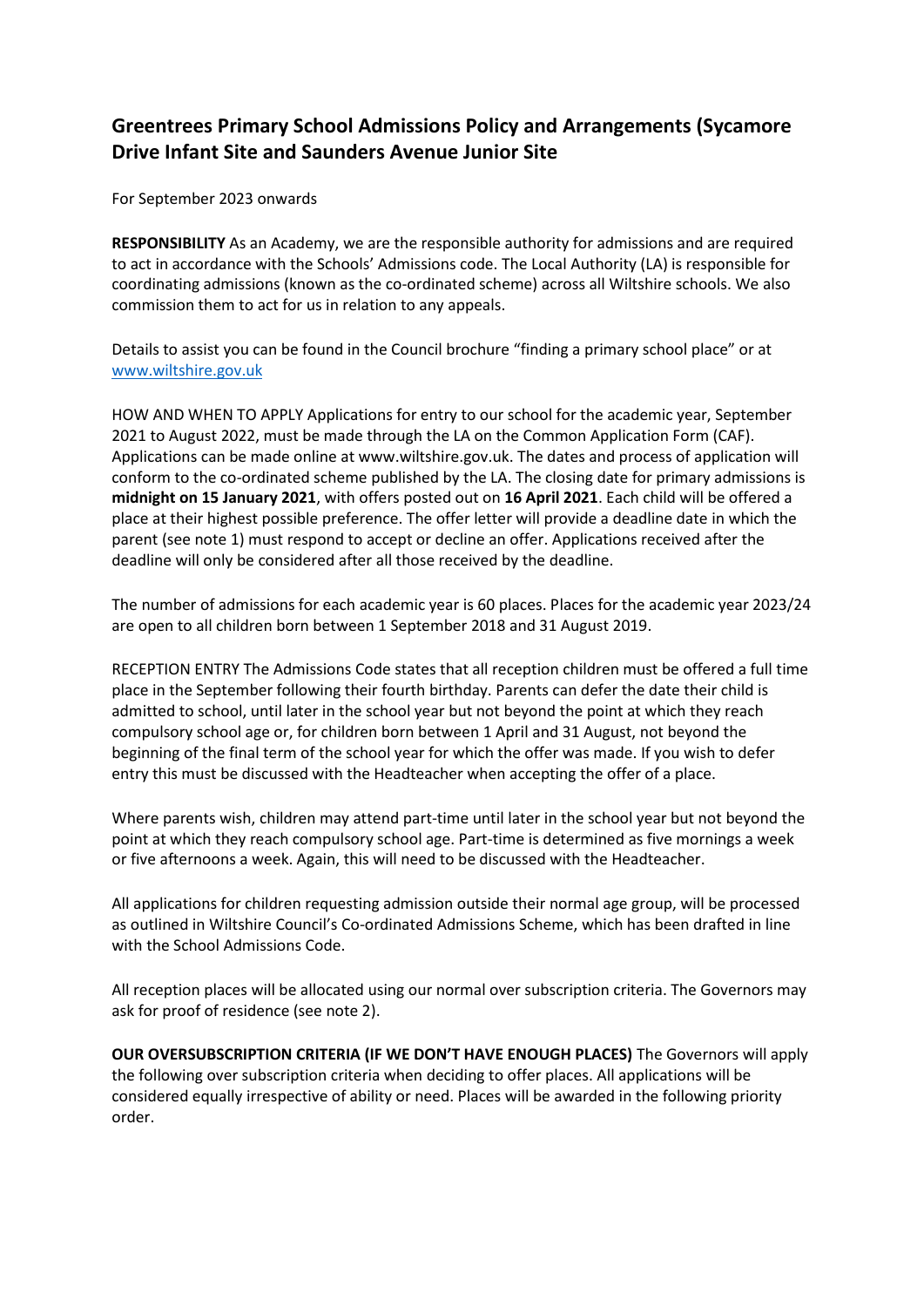1. Looked After Children and Previously Looked After Children

The definition of Looked After Children - A 'looked after child' or a child who was previously looked after but immediately after being looked after became subject to an adoption, child arrangements, or special guardianship order including those who appear [to the admission authority] to have been in state care outside of England and ceased to be in state care as a result of being adopted. A looked after child is a child who is (a) in the care of a local authority, or (b) being provided with accommodation by a local authority in the exercise of their social services functions (see the definition in Section 22(1) of the Children Act 1989). [Section](http://www.opsi.gov.uk/acts/acts1989/ukpga_19890041_en_4#pt3-pb3-l1g22) 22 of the [Children's](http://www.opsi.gov.uk/acts/acts1989/ukpga_19890041_en_4#pt3-pb3-l1g22) Act 1989

2. Vulnerable children

Children from families registered with the National Asylum Support Service; Children or families with a serious medical, physical or psychological condition where written evidence is provided at the time of application from a senior clinical medical officer, general practitioner or specialist showing that it would be detrimental to the child or family not to be admitted to the preferred school.

For the purpose of the above criteria the word 'families' is determined as living at the same address at the time of the application and also living at the same address on a permanent basis. Proof will be required and must be submitted by the deadline.

3. Designated area siblings and shared area siblings

A child is considered under this criterion if a sibling is attending the school as at the deadline date and will continue to attend the school at the time of entry, and where the child lives within the designated area or shared area at the same address as the sibling. Step, half and foster siblings are included in this category.

4. Other children from the designated area or shared area

Children resident within the designated area or shared area who do not qualify under one of the criteria above.

5. Other siblings

A child is considered under this criterion if a sibling is attending the school (or the linked junior school in the case of applications to an infant's school) at the deadline date and will continue to attend the school at the time of entry, and where the child lives at the same address as the sibling. Step, half and foster siblings are included in this category.

6. Children of staff at the school

A child is considered to fall under this criterion:

where the member of staff has been employed at the school for two or more years at the time